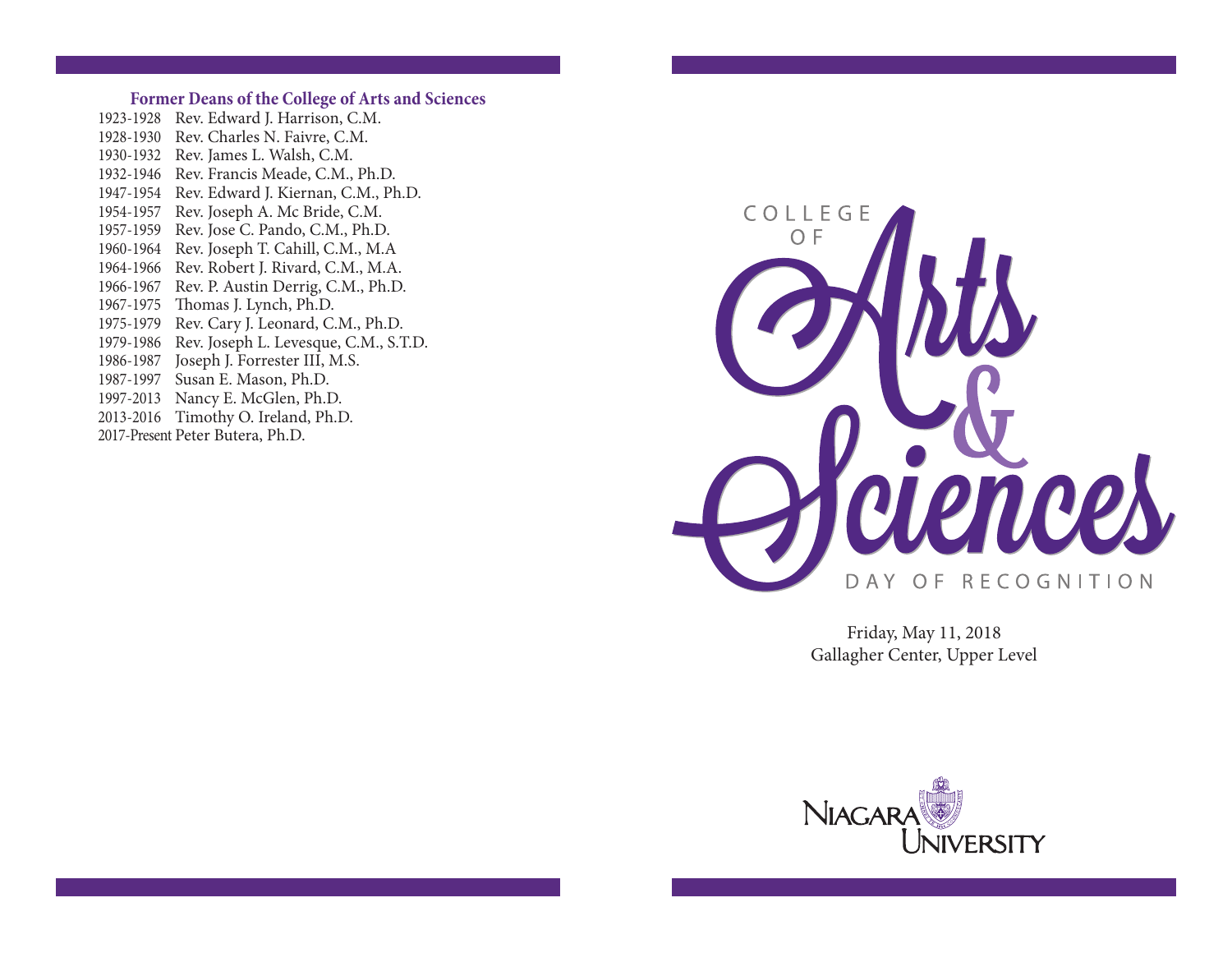## **A Brief History of the College of Arts and Sciences**

When the Seminary of Our Lady of Angels was founded in 1856 with the purpose of preparing young men for the priesthood, a selected number of students were also accepted for entrance into "the college." In 1883, Our Lady of Angels Seminary was re-chartered as Niagara University and 40 years later "the college" became known as the College of Arts and Sciences. In 1908, the three-year program leading to a Bachelor of Science degree was extended to four years. College of Arts and Sciences degree programs continued to be added: Chemistry, Physics and Biology in the 1940s; English, Latin, History, Mathematics, Modern Languages and Sociology in the 1950s; Political Science in the early 1960s; Social Work, Criminal Justice and Communication Artsin 1973; Psychology, Biochemistry and Biotechnology in the late 1970s; Computing in 1980 and Theatre Studies in 1988. At present, the College of Arts and Sciences includes 18 academic departments, 35 major undergraduate courses of study with approximately 1100 students, two graduate degree programs, almost 90 full-time professors and more than 120 part-time faculty members. In 1981, Rev. Joseph L. Levesque, C.M., then dean of the College of Arts and Sciences, initiated the Day of Recognition to honor the achievements of outstanding Students and faculty. In 1988, Dr. Susan Mason expanded the faculty awards to include Excellence in Service and Excellence in Scholarship.

## **Dean's Student Advisory Council 2017-2018**

Sarah Andres — Biochemistry Noah Barnard — Computer and Information Sciences Madison Boehler — English Marissa Delvecchio — Theatre and Fine Arts Sarah Devantier — History Zachary Dorobiala — Mathematics Courtney Fell — Criminology and Criminal Justice Jacob Foote — Philosophy Rachel Kaufman — Communication Studies Sadie Newcombe — Political Science Brian Robinson — Liberal Arts Martha Saltarelli — Modern Languages Cassidy Scheuer — Nursing Kaycianna Smith — Sociology Cassandra Stefanik — Psychology Rebecca Wood — Social Work

- 2003 Timothy Ireland, Criminology/Criminal Justice
- 2004 Philip Collington, English
- 2005 Eduard Tsekanovskii, Mathematics
- 2006 Matt Jackson-McCabe, Religious Studies
- 2007 Dan Pinti, English
- 2008 Brian Bennett, Religious Studies
- 2009 Christopher Stoj, Chemistry
- 2010 Ronny Priefer, Chemistry
- 2011 Susan Mason, Psychology
- 2012 Diana Falco, Criminology/Criminal Justice
- 2013 Thomas Chambers, History
- 2014 Doug Tewksbury, Communication Studies
- 2015 Robyn Goacher, Chemistry
- 2016 John A. Keller, Philosophy
- 2017 William Cliff, Biology

### **Excellence in Service**

- 1990 Zdenka Gredel-Manuele, History
- 1991 Sr. John Frances Gilman, Computer and Information Sciences
- 1992 Francis L. Higman, Mathematics
- 1993 Joseph J. Forrester III, Chemistry
- 1994 C. Bernard Sylvester, Philosophy
- 1995 Marilynn P. Fleckenstein, Philosophy
- 1996 C. Gerald Carpenter, History
- 1997 Sharon O. Watkinson, Theatre Studies
- 1998 Rev. Gregory L. Klein, O. Carm., Religious Studies
- 1999 Wendy L. Duignan, Mathematics
- 2000 Dorothy L. Gould, English
- 2001 Clementine Laverman, Social Work
- 2002 Carol R. Sweeney, Biology
- 2003 Ana Spitzmesser, Modern and Classical Languages
- 2004 Rita Pollard, English
- 2005 Henrik Borgstrom, Modern and Classical Languages
- 2006 Carolyn Morell, Social Work
- 2007 Timothy Osberg, Psychology
- 2008 Suzanne Wagner, Computer and Information Sciences
- 2009 Timothy Ireland, Criminology/Criminal Justice
- 2010 Peter Butera, Psychology
- 2011 Donna Thompson, Psychology
- 2012 Mark Gallo, Biology
- 2013 Jamie Carr, English
- 2014 Paula Kot, English
- 2015 Alexander Bertland, Philosophy
- 2016 Mark A. Gallo, Biology
- 2017 Robert Kane, History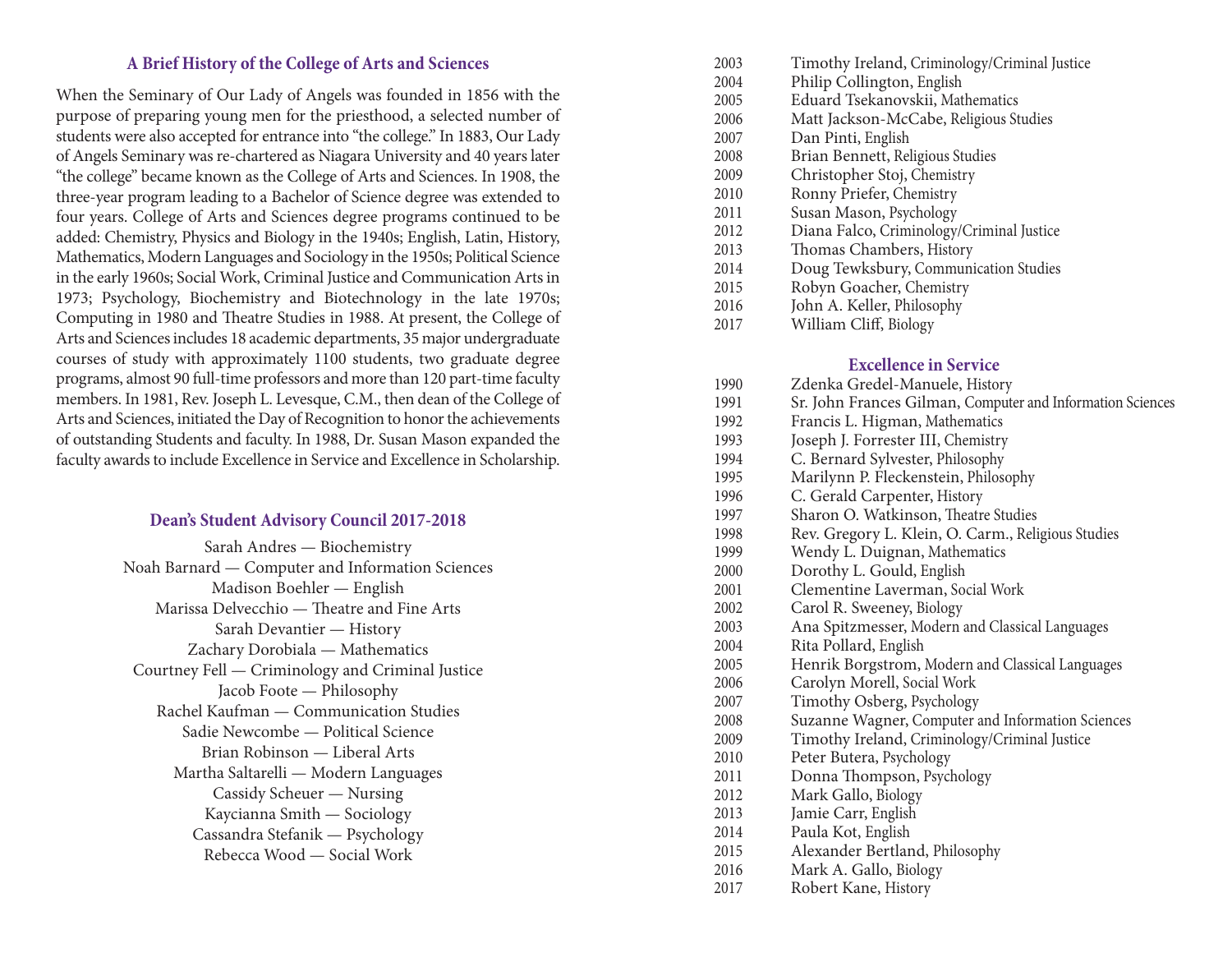- 2 0 1 4 Carol Winkler, Nursing
- 2 0 1 5 Clementine Laverman, Social Work
- 2 0 1 6 James A. McCutcheon, Modern and Classical Languages
- 2 0 1 7 Carrie Teresa, Communication Studies

### **Excellence in Teaching Part-Time**

| 1992 | Steven Monick, History                           |
|------|--------------------------------------------------|
| 1993 | Rose-Ann Martin, Writing                         |
| 1994 | Rev. Werner Weinrich, Religious Studies          |
| 1996 | Patricia Yannello, Theatre Studies               |
| 1997 | Lynette Miller, Communication Studies            |
| 1998 | Ann Rensel, Computer and Information Sciences    |
|      | 1999, 2004 Leslie Nesbitt, Biology               |
| 2000 | Nancy Knechtel, Fine Arts                        |
| 2001 | William Nelson-Loefke, History                   |
| 2002 | Joanne Basta, Mathematics/Psychology             |
| 2003 | Margaret Rizzo, Social Work                      |
| 2005 | Ann Rensel, Computer and Information Sciences    |
| 2006 | Todd Bindig, Philosophy                          |
| 2007 | Coleen Edwards, Biology                          |
| 2008 | Darren MacDougall, Religious Studies             |
| 2009 | Daniel Kaczmarek, English                        |
| 2010 | Mary Altair, Sociology                           |
| 2011 | Yoshiko Connolly, Modern and Classical Languages |
| 2012 | Kamilla Deavers, Chemistry                       |
| 2013 | Nanette Harmon, American Sign Language           |
| 2014 | Kristen Burger, History                          |
| 2015 | Larry Passanese, Biology                         |
| 2016 | Mary Louise Georgevich, Nursing                  |
| 2017 | David Schoen, Director of Libraries              |
|      |                                                  |

### **Excellence** in Scholarship

1 9 9 0 Wayne Northcutt, History 1 9 9 1 Robert S. Greene, Biology 1 9 9 2 Sister Louise Sullivan, Modern and Classical Languages 1 9 9 3 Laurence R. Boxer, Computer and Information Sciences 1 9 9 4 Theresa J. Zielinski, Chemistry 1 9 9 5 Nancy E. McGlen, Political Science 1 9 9 6 Peter C. Butera, Psychology 1 9 9 7 Donna F. Thompson, Psychology 1 9 9 8 Ana M. Spitzmesser, Modern and Classical Languages 1 9 9 9 Meredith Reid Sarkees, Political Science 2 0 0 0 William L. Boeck, Computer and Information Sciences 2 0 0 1 James H. Wittebols, Communication Studies 2 0 0 2 Carolyn M. Morell, Social Work

### Invocation

Rev. Aidan R. Rooney, C.M. Levesque Institute/University Mission and Ministry

## Welcome

Peter C. Butera, Ph. D. Dean of the College of Arts and Sciences

**Remarks from the President** Rev. James J. Maher, C.M.

### 2018 Departmental Awards

**Art History with Museum Studies** Marian Granfield, Director

The Armand & Eleanor Castellani Award for Excellence in the Field Olivia A. Takacs, Buffalo, N.Y.

### **Biology**

Dr. Robert Greene, Chair

### **Outstanding Achievement in Biology**

Britteny M. Purcell, Guaynabo, Puerto Rico Christian K. Domin, Niagara Falls, N.Y. Haley V. Parker, Tonawanda, N.Y. Hannah Rozanski, Avon, N.Y. Jenna L. Blamowski, Buffalo, N.Y. Tanya Verma, North Tonawanda, N.Y. Taylor A. Sanders, Batavia, N.Y.

# **Biochemistry, Chemistry and Physics**

Dr. Mary McCourt, Chair

**Outstanding Academic Achievement** Ashley L. Gugino, Grand Island, N.Y. Alexander R. Kovacs, Grand Island, N.Y. Matthew R. Michienzi, Lake Pleasant, N.Y. Haley V. Parker, Tonawanda, N.Y.

**Outstanding Research Student** Christopher S. Swagler, Grand Island, N.Y.

## **Communication Studies**

Dr. Mark Barner, Chair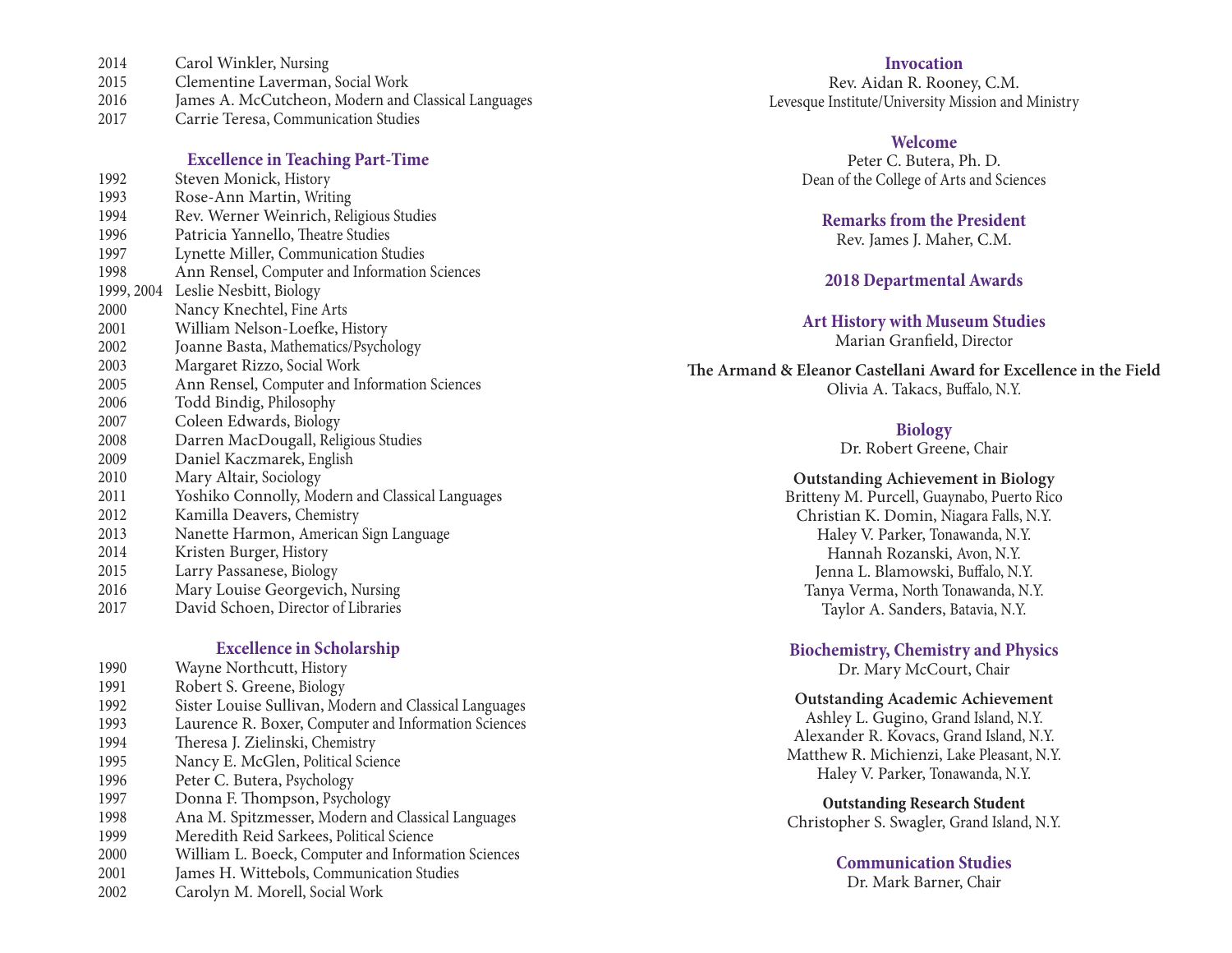**Outstanding Academic Achievement** Bridget Q. Cauley, Lewiston, N.Y. Morgan A. Haley, Lockport, N.Y. Samantha M. Martineau, Niagara Falls, N.Y. Michaela L. McGrath, Niagara Falls, N.Y. Zachary D. Pinti, Clarence, N.Y. Nico R. Santangelo, Niagara Falls, N.Y. Chloe Steinig, Orchard Park, N.Y.

> **Brian Murphy Memorial Award** To Be Announced

**Computer and Information Sciences** Dr. Suzanne Wagner, Chair

**Dr. William and Barbara Boeck Award for an Outstanding Student in Computer and Information Sciences** Kathryn M. DuBrey, Schenectady, N.Y.

**Computer Task Group, Inc. Award for Excellence in Computer and Information Sciences** Nicholas J. Marrocco, Collins, N.Y. Maria P. Sciarrino, Niagara Falls, N.Y.

**College of Arts and Sciences Honors in Computer and Information Sciences Award** Jeffrey Weber, Ransomville, N.Y.

**Faculty Award for Excellence in Service** Presented by Dr. Stefanie Wichhart History

**Criminology and Criminal Justice** Dr. Talia Harmon, Chair

**Jay Albanese Award for Outstanding Academic Achievement** Alexandra M. Filips, Grand Island, N.Y.

> **Outstanding Service Award** Jaclyn S. Danvir, North Tonawanda, N.Y.

### **Academic Achievement Award**

Brooke N. Horning, Newfane, N.Y. Caleb C. Goldfus, Little Valley, N.Y. Richelle R. Kloch, North Tonawanda, N.Y.

Keelin D. Higgins, Middleport, N.Y. Mersedez J. Hoover, Beaver, Pa. Kayla R. McSorley, Ottawa, Ontario Kayla M. Storto, Orchard Park, N.Y. Carly L. Weldy, West Seneca, N.Y. Russell R. Wilson, Cheektowaga, N.Y.

**Tim Ward Players' Award for Excellence in eatre** To Be Announced

## **Faculty Award for Excellence in Teaching, Full-Time**

Presented by Dr. Carrie Teresa Communication Studies

#### **Closing**

Dr. Peter Butera Dean of the College of Arts and Sciences

Please join us for a dessert reception immediately following the ceremony.

#### **PREvIOuS FACulTy AWARD RECIPIEnTS Excellence in Teaching Full-Time**

- 1991, 2002 Peter J. Baxter, Political Science
- 1992, 2001 William J. Martin, English
- 1993 Louis P. LaBarber, Social Work
- 1994 Timothy M. Osberg, Psychology<br>1995 Ana M. Spitzmesser, Modern Lar
- 1995 Ana M. Spitzmesser, Modern Languages<br>1996 Michael A. Kotarski, Biology
- 1996 Michael A. Kotarski, Biology<br>1997 Rita H. Pollard, English
- 1997 Rita H. Pollard, English<br>1998 Mark A. Gallo, Biology
- Mark A. Gallo, Biology
- 1999 John B. Stranges, History
- 2000, 2010 Timothy O. Ireland, Criminology/Criminal Justice
- 2003 Josef G. Krause, Chemistry
- 2004 Talia Harmon, Criminology/Criminal Justice
- 2005 Patrick Tully, Philosophy
- 2006 Ron Priefer, Chemistry
- 2007 Kevin Blair, Social Work<br>2008 Todd Schoenflin, Sociole
	- Todd Schoepflin, Sociology
- 2009 Jamie Pimlott, Political Science
- 2011 Christopher Stoj, Chemistry/Biochemistry
- 2012 Henrik Borgstrom, Modern and Classical Languages
- 2013 Kalen Churcher, Communication Studies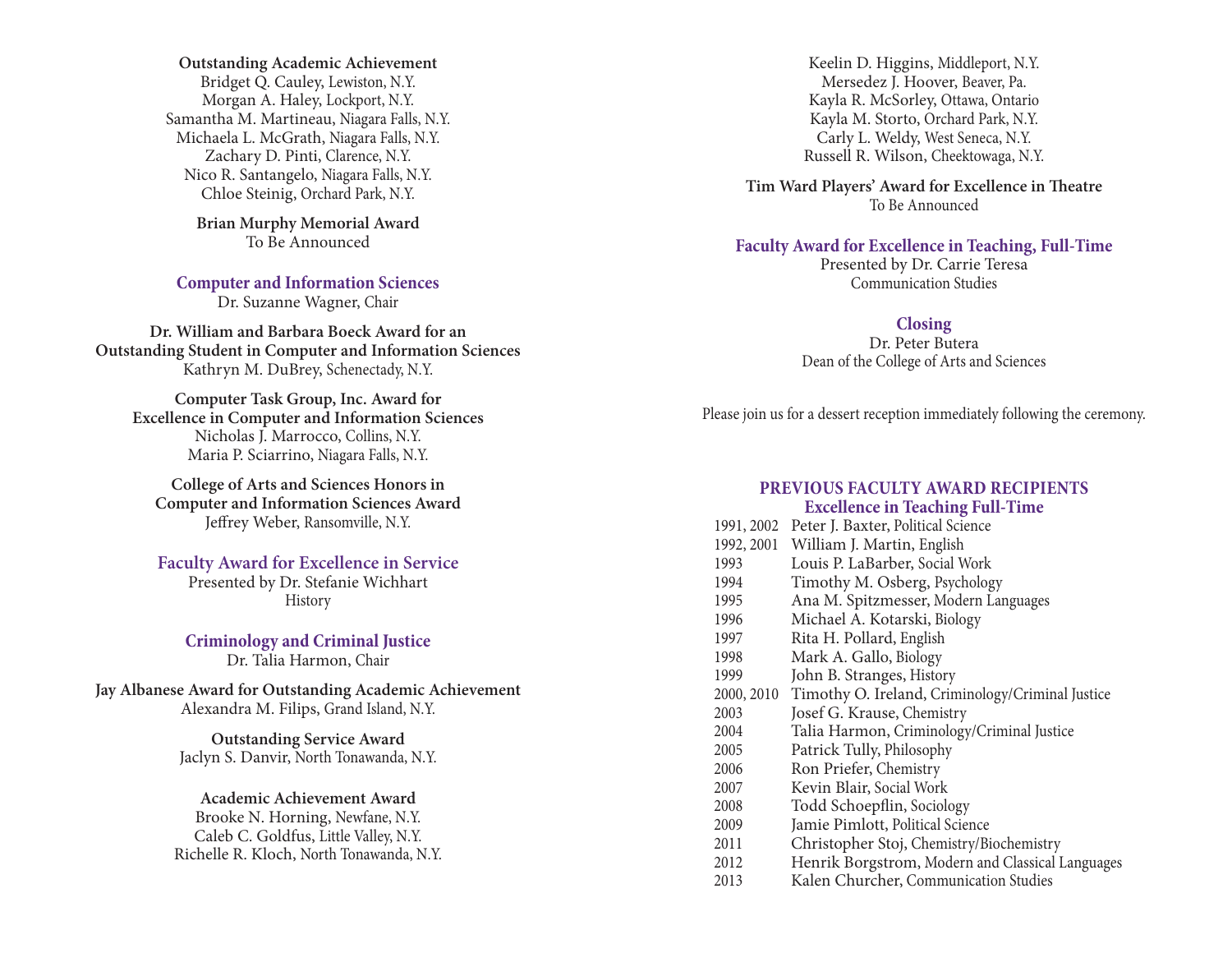Dr. Patricia Ebert Memorial Award Sarah Ribble, Walworth, N.Y.

> **Religious Studies** Dr. Brian Bennett, Chair

**Blessed Frederic Ozanam Award** Rebecca P. Wood, Webster, N.Y.

### **S o c i a l Wo r k**

Dr. Kevin Blair, Chair

Leadership Jessica L. Pruner, Pennellville, N.Y. Grace Stewart, Canisteo, N.Y.

**Community Service** Diante Cobb, Ft. Irwin, Calif. Katherine R. Pandolfino, Getzville, N.Y.

Academic Achievement Jacqueline Bouchane, Lancaster, N.Y. Candace H. Krueger, Niagara Fallst, Ontario Alaine M. Morrison, St. Catharines, Ontario

> **NASW-BSW Leadership Award** Sara Smyth, Grand Island, N.Y.

**Sociology** Dr. Kenneth Culton, Chair

Best Sociology Student Jacob Foote, Canandaigua, N.Y.

The Sociological Imagination Award Christine Turturro, Croton on Hudson, N.Y.

> Theatre and Fine Arts Dr. Sharon Watkinson, Chair

**Outstanding Theatre Student Award** Briegette L. Bullock, Webster, N.Y. Krista A. Cantrell, Syracuse, N.Y. Sarah Emmerling, Orchard Park, N.Y. Kalee E. George, Pittsburg, Pa. Katharyn R. Gould, New Castle, Pa. Jordan L. Grimble, Albion, N.Y.

Outstanding Academic Achievement Award for a Transfer Student Joseph O. Potalivo, Newfane, N.Y.

> **Clara Kroetsch Award** Jessica R. Pritchard, Cattaraugus, N.Y.

> > English Dr. Paula Kot, Chair

Devine Award for Academic Excellence in English Joseph J. Roscetti Jr., Niagara Falls, N.Y.

Gould-Pollard Award for Service to the Department Tyler S. Bingham, Walpole, Mass. Madison E. Boehler, Tonawanda, N.Y.

**Gerontology** 

Dr. Susan Mason, Director

**Gerontology Achievement Award for Scholarship** Tanya Velma, North Tonawanda, N.Y.

**Gerontology Achievement Award for Service** Grace Stewart, Canisteo, N.Y.

> **History** Dr. Stefanie Wichhart, Chair

Magavero Award Evan G. Brady, Pittsford, N.Y.

Peters Award Heather R. Stefan, East Bethany, N.Y.

Danilowicz Award Mary M. McCormick, Avon, N.Y.

**McGourty Award** Douglas Riccobono, Lockport, N.Y.

**l l b eral Arts** Dr. Thomas Chambers, Director

Excellence in Liberal Arts Brian M. Robinson, Niagara Falls, N.Y.

### **Faculty Award for Excellence in Scholarship**

Presented by Dr. Robyn Goacher Chemistry, BioChemistry and Physics